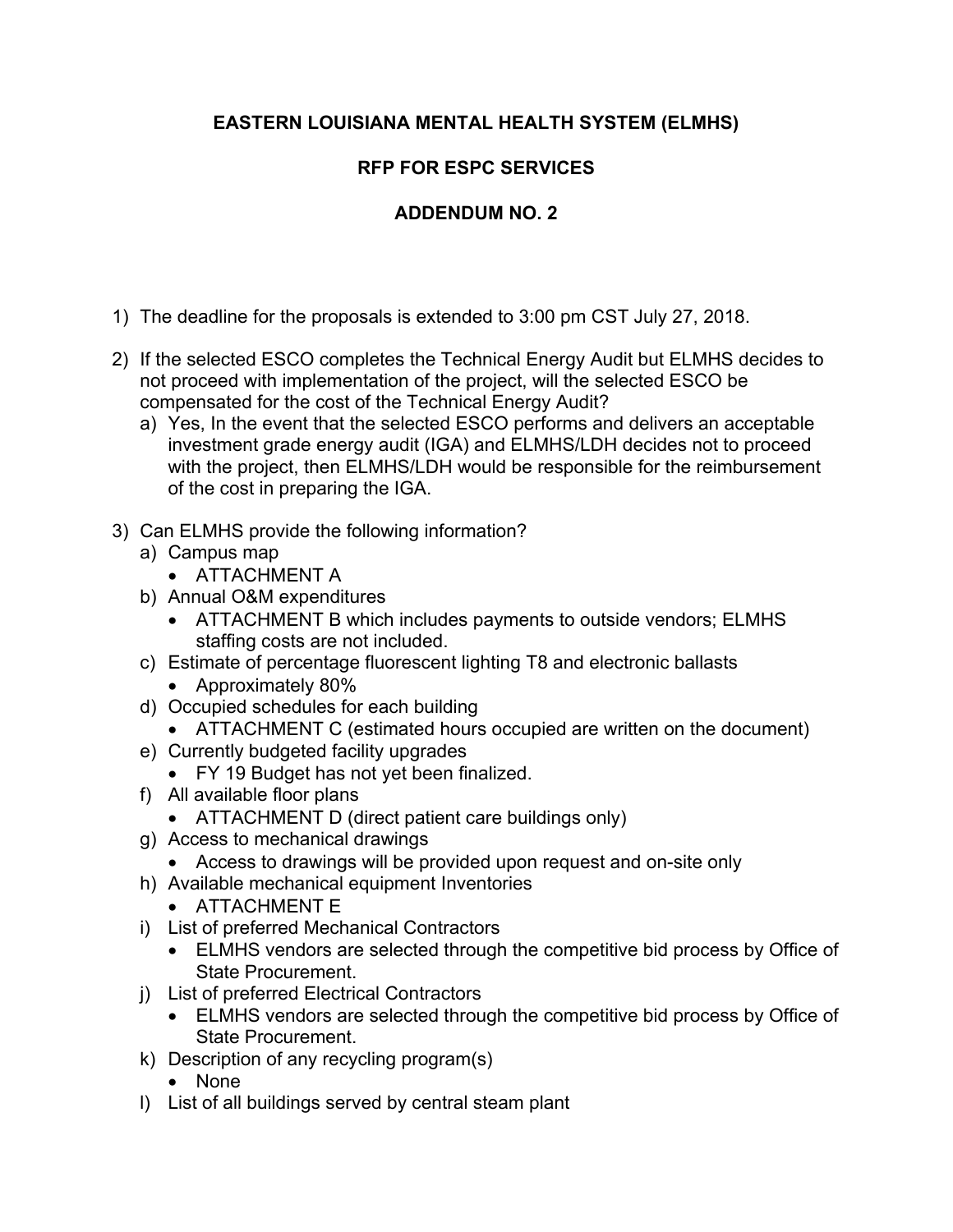- All residential housing and some maintenance shops are heated with electricity either through centralized systems or window units. All others are served by the central steam plant.
- m) Map of steam system distribution lines
	- ATTACHMENT F
- n) Map of natural gas distribution lines
	- ATTACHMENT F
- o) Steam plant and cooling tower chemical treatment expenditures and analysis reports
	- ATTACHMENT B (WECHEM, INC.) which includes payments to outside vendors; ELMHS staffing costs are not included.
- p) Contact information for TAC controls contractor who installed DDC HVAC controls in Center Building
	- Bernhard Brothers (225) 752-0785
- q) Breakdown on how each building is heated and cooled
	- All patient care buildings and administration/support buildings are heated/cooled by either steam or chilled water. For residential areas and some maintenance shops see s. below.
- r) The Entergy primary contact information
	- Entergy Business Center 1-800-766-1648
- s) List of buildings that are heated with electricity
	- All residential housing and some maintenance shops are heated with electricity either through centralized systems or window units.
- 4) Is there a page limit to the RFP response?
	- a) Per the RFP "There is no intent to limit the content of the proposals, and proposers may include any additional information deemed pertinent. Emphasis should be on simple, straightforward and concise statements of the proposer's ability to satisfy the requirements of the RFP."
- 5) Would financial statements as part of the RFP response remain confidential?
	- a) Per the RFP: "Only information which is in the nature of legitimate trade secrets or non-published financial data shall be deemed proprietary or confidential. Any material within a proposal identified as such must be clearly marked in the proposal and will be handled in accordance with the Louisiana Public Records Act, R.S. 44:1-44 and applicable rules and regulations. Any proposal marked as confidential or proprietary in its entirety shall be rejected without further consideration or recourse."
- 6) Section 4.C. of the RFP asks that we provide a cost analysis for accepting any level of environmental liability. Can you please elaborate what you are looking for in the cost analysis?
	- a) The Proposer should provide a general statement of what hazardous materials they anticipate to encounter in the project and which they will be responsible for and which the owner will be responsible for, the cost analysis should reflect this.